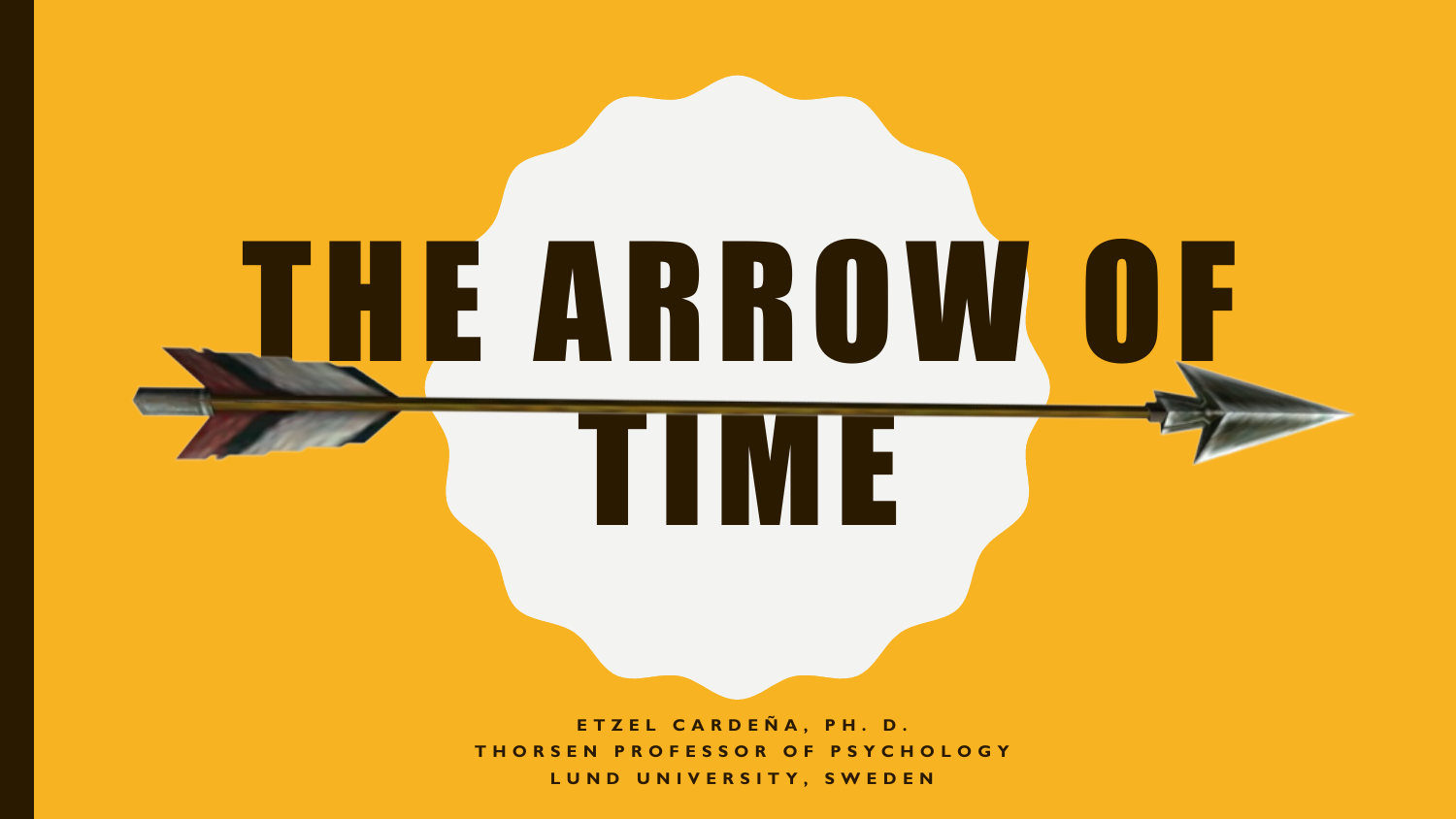## JORGE LUIS BORGES (1899-1986)



- El tiempo es un problema para nosotros, un tembloroso y exigente problema, acaso el más vital de la metafísica…
- Time is a problem for us, a quivering and demanding one, perhaps the most important metaphysical one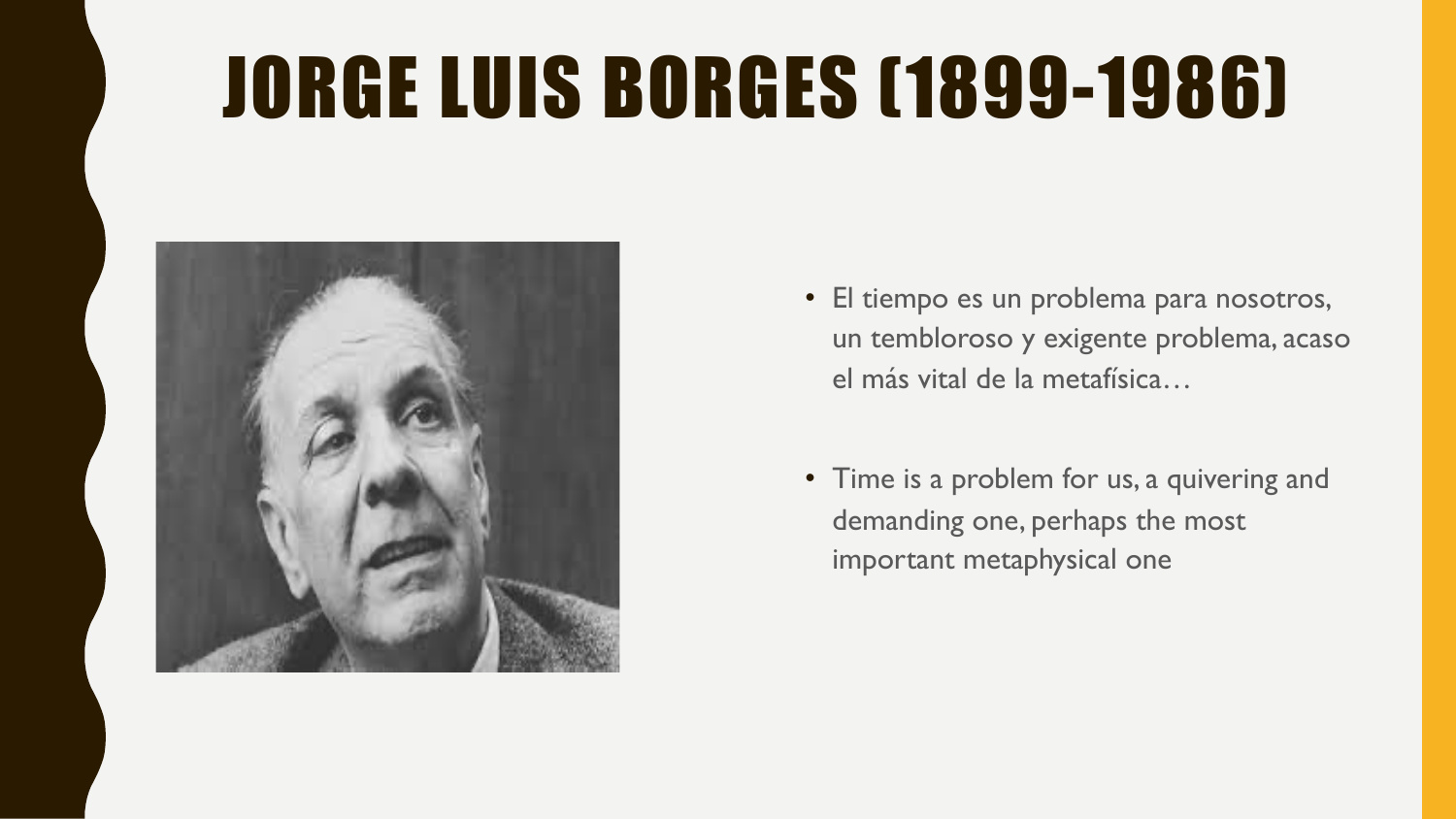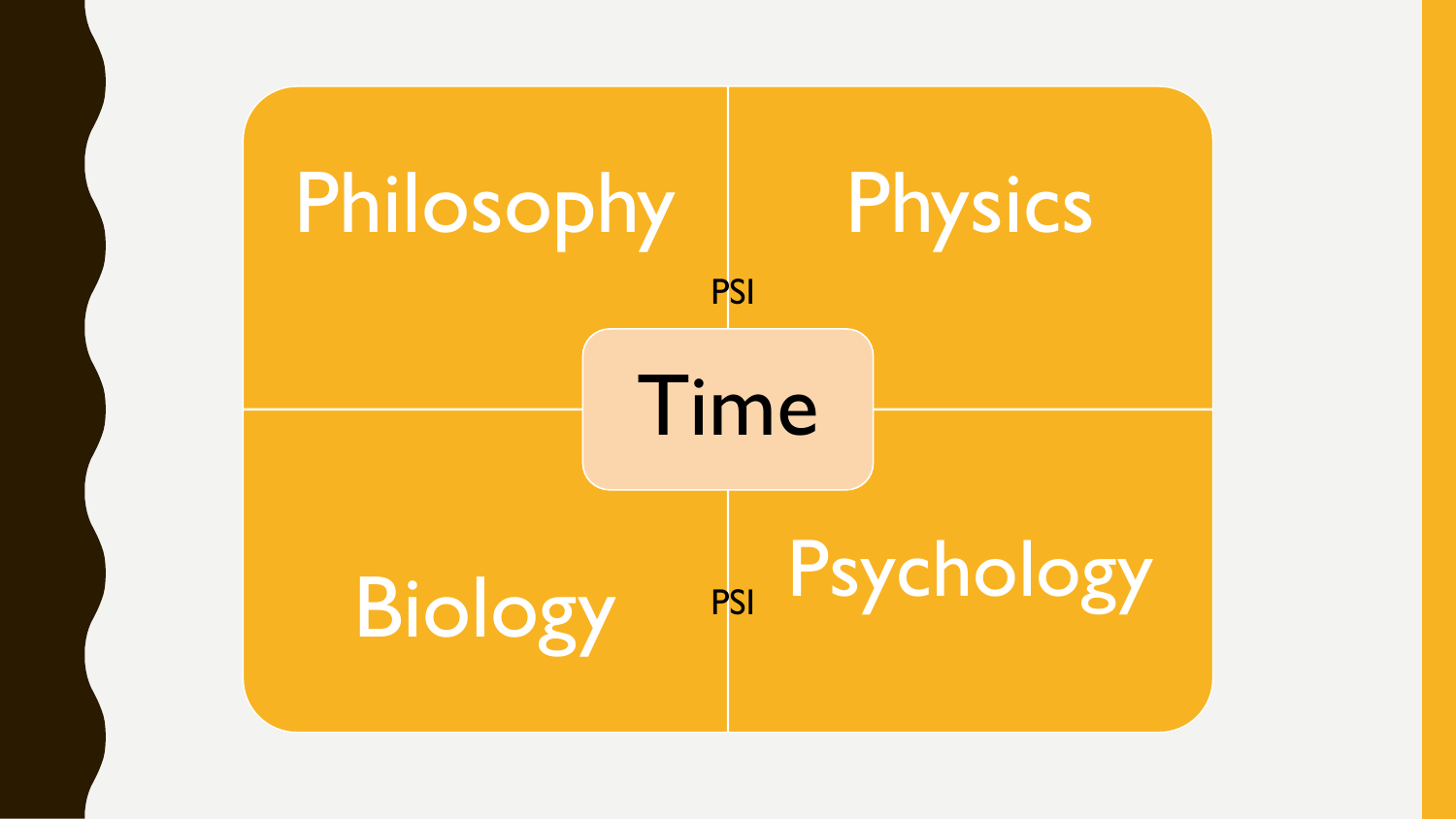### TWO PHILOSOPHERS OF TIME



#### **HENRI BERGSON (1859-1941) MARTIN HEIDEGGER (1889-1976)**

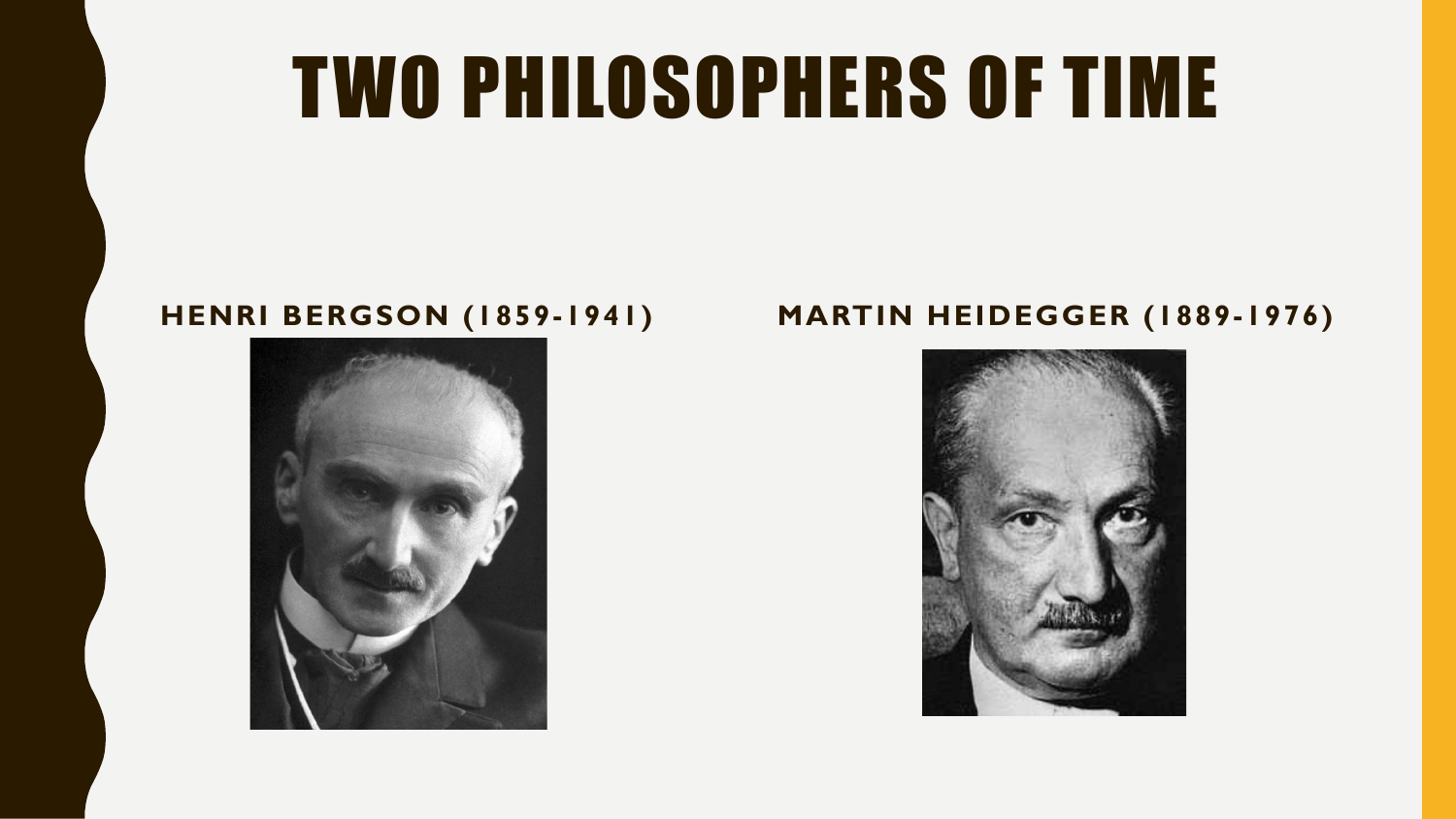# THE MEASURE OF TIME IN PHYSICS

- Caesium clocks provide the International System of Units second, predicted to be off by less than one second in 300 million years.
- A second was defined in 1967 as the duration of 9 192 631 770 periods of the radiation corresponding to the transition between the two hyperfine levels of the ground state of the caesium 133 atom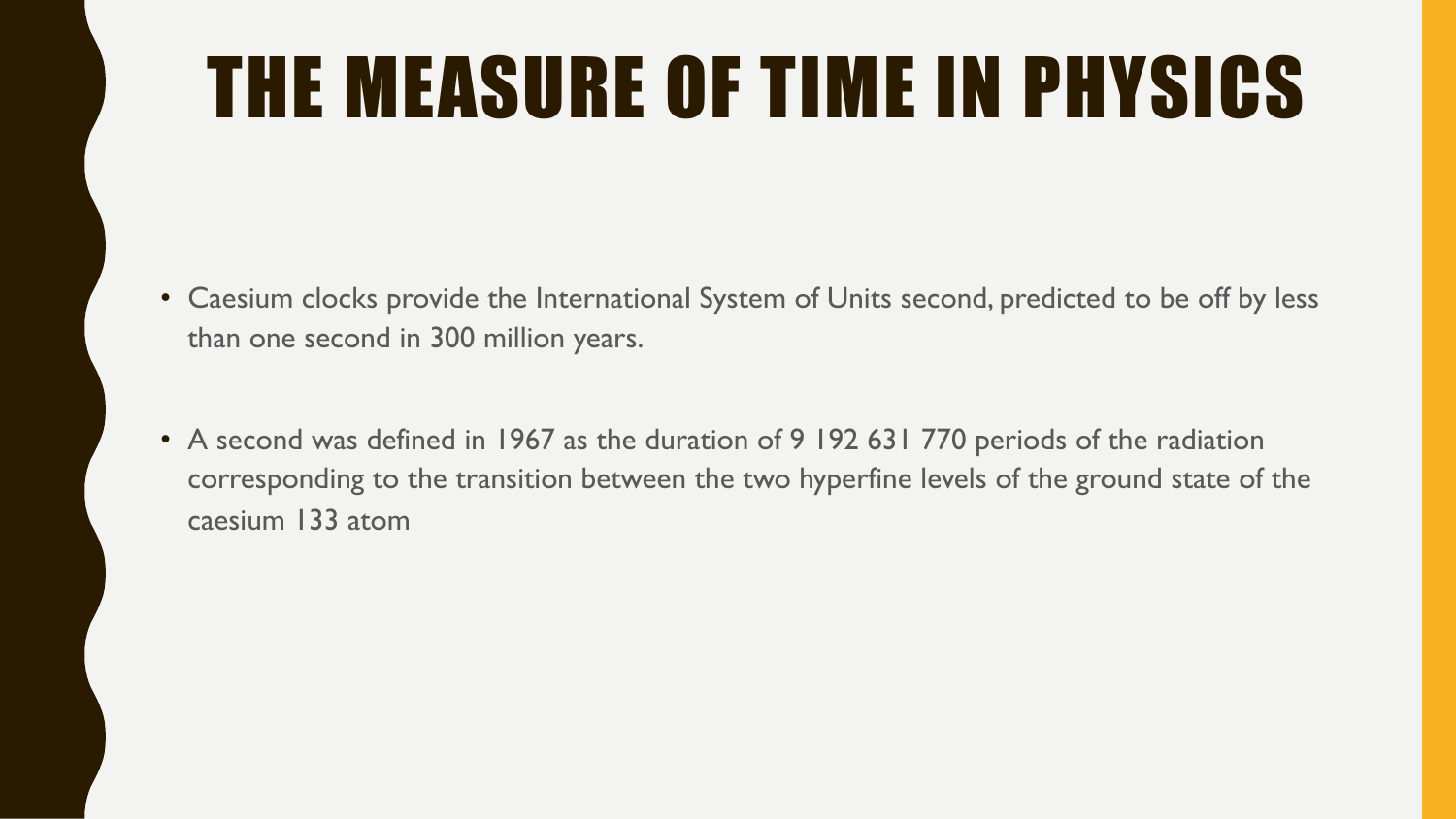### YET, THERE IS NO ABSOLUTE TIME



#### **GRAVITATION (CLOCKS SEPARATED BY 1 MM HAVE 1 S DIFFERENCE AFTER 300 BILLION YEARS)**

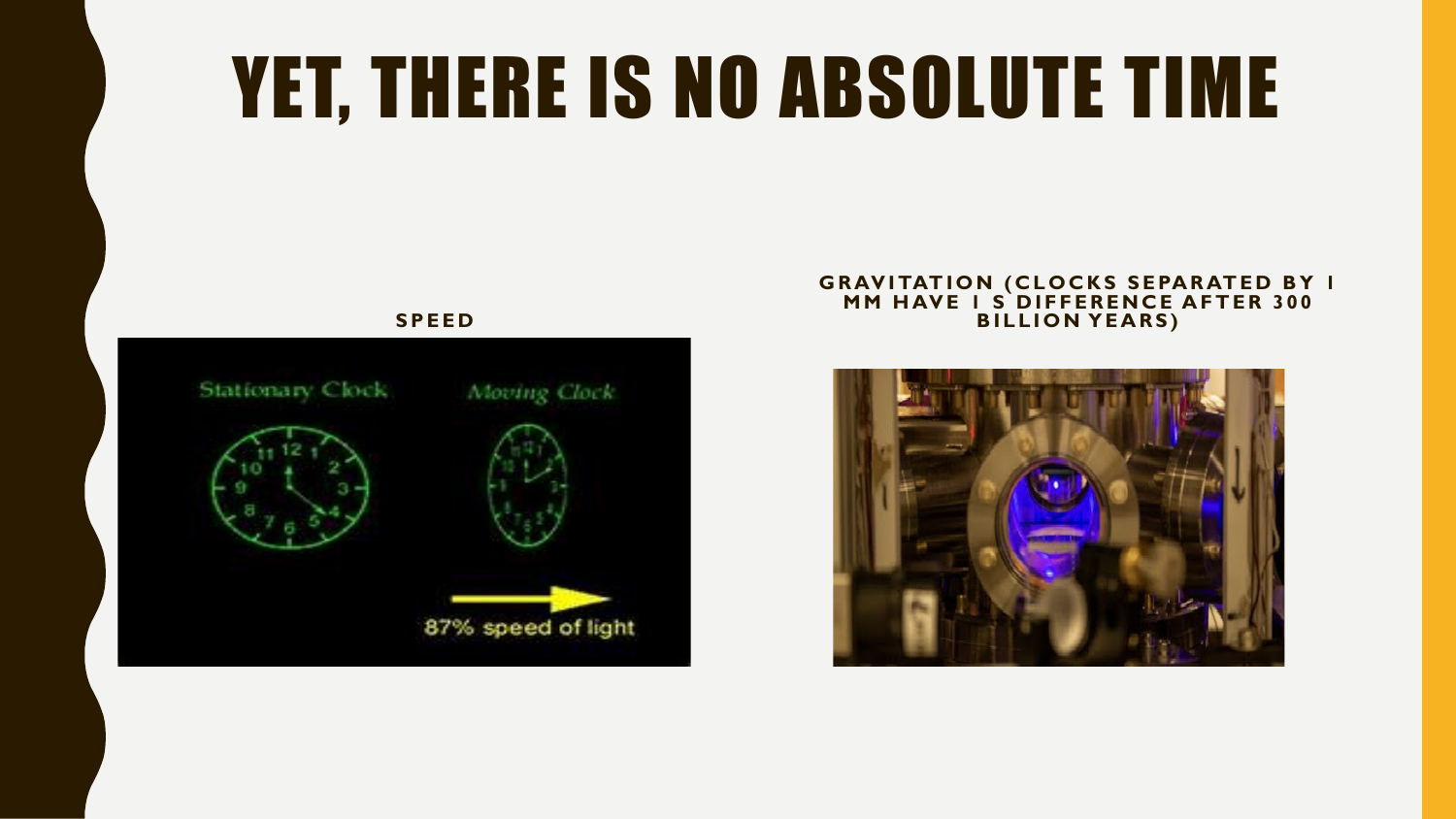#### TIME PERCEPTION VARIES BY SPECIES (HEALY ET AL., 2013)

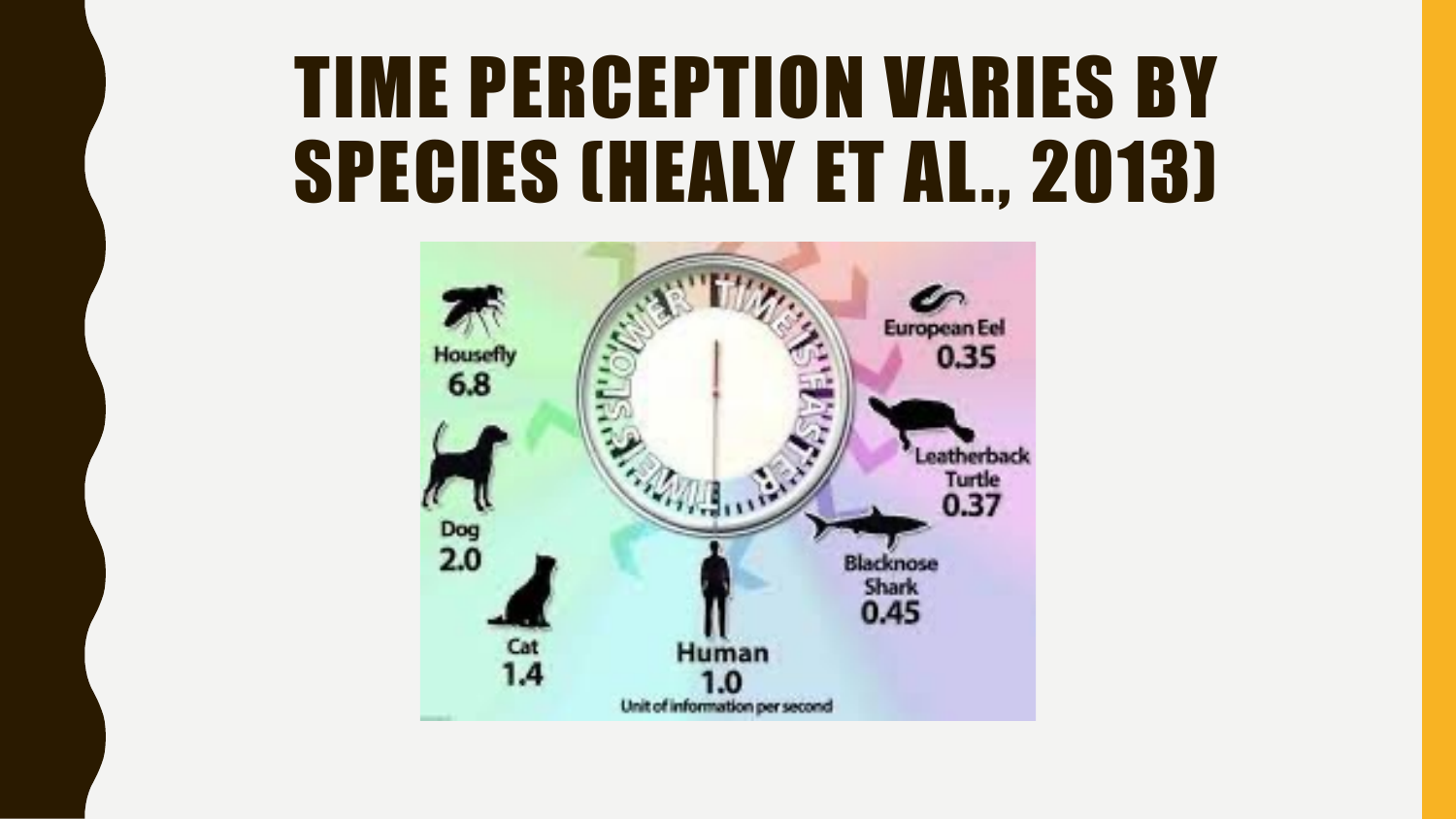### AND ENVIRONMENTAL CHANGES

• Two breaths from a frozen frog may be separated by months

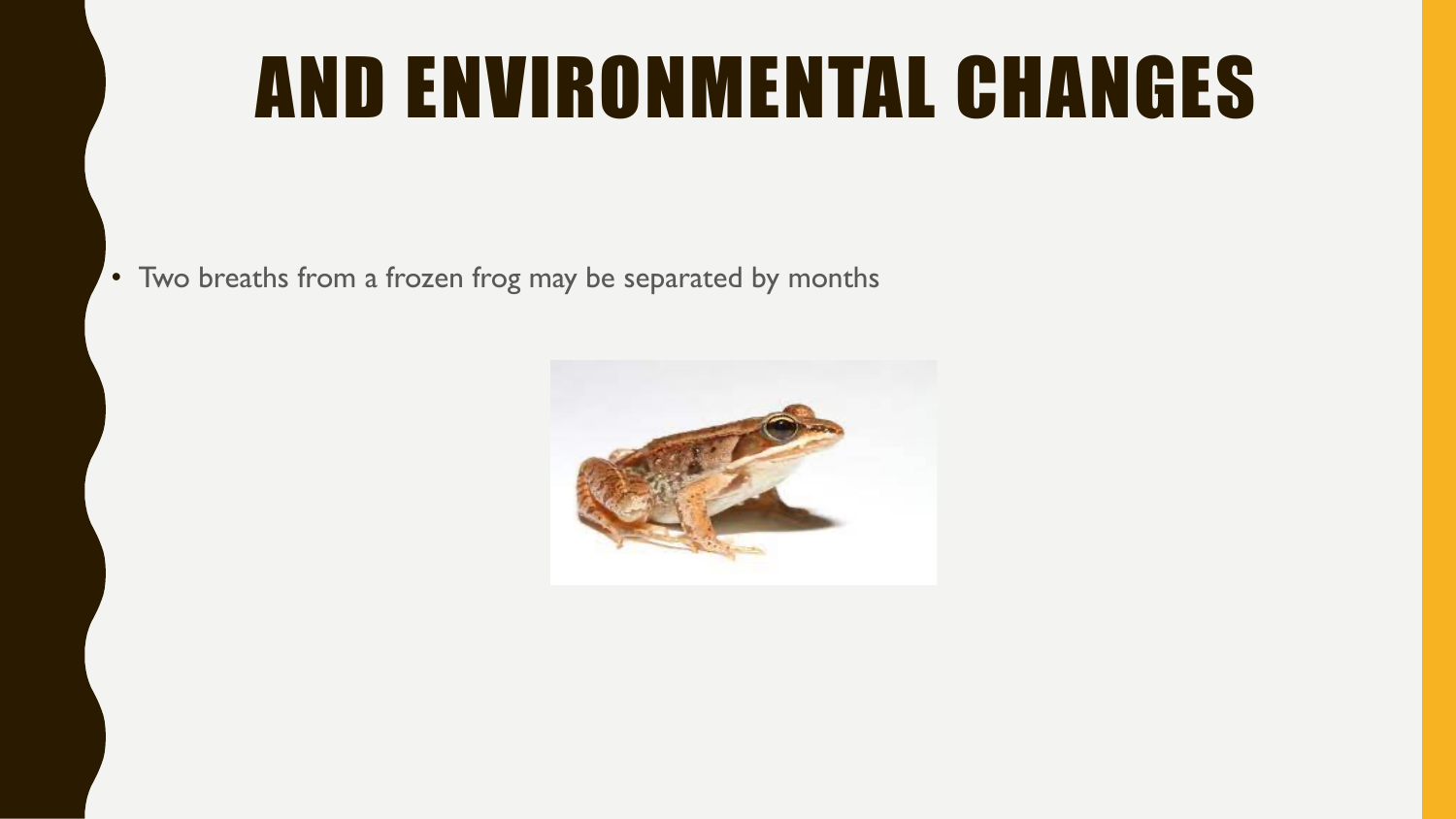#### BY PSYCHOLOGICAL VARIABLES INCLUDING STATE OF CONSCIOUSNESS



- Hold Infinity in the palm of your hand
- And Eternity in an hour
- (William Blake)
- (From a hypnosis session with a hypnotic virtuoso)
- Did anything else happen to you during the time that you didn't speak?
- Things don't happen here. It's not a matter of happening, it's a matter of being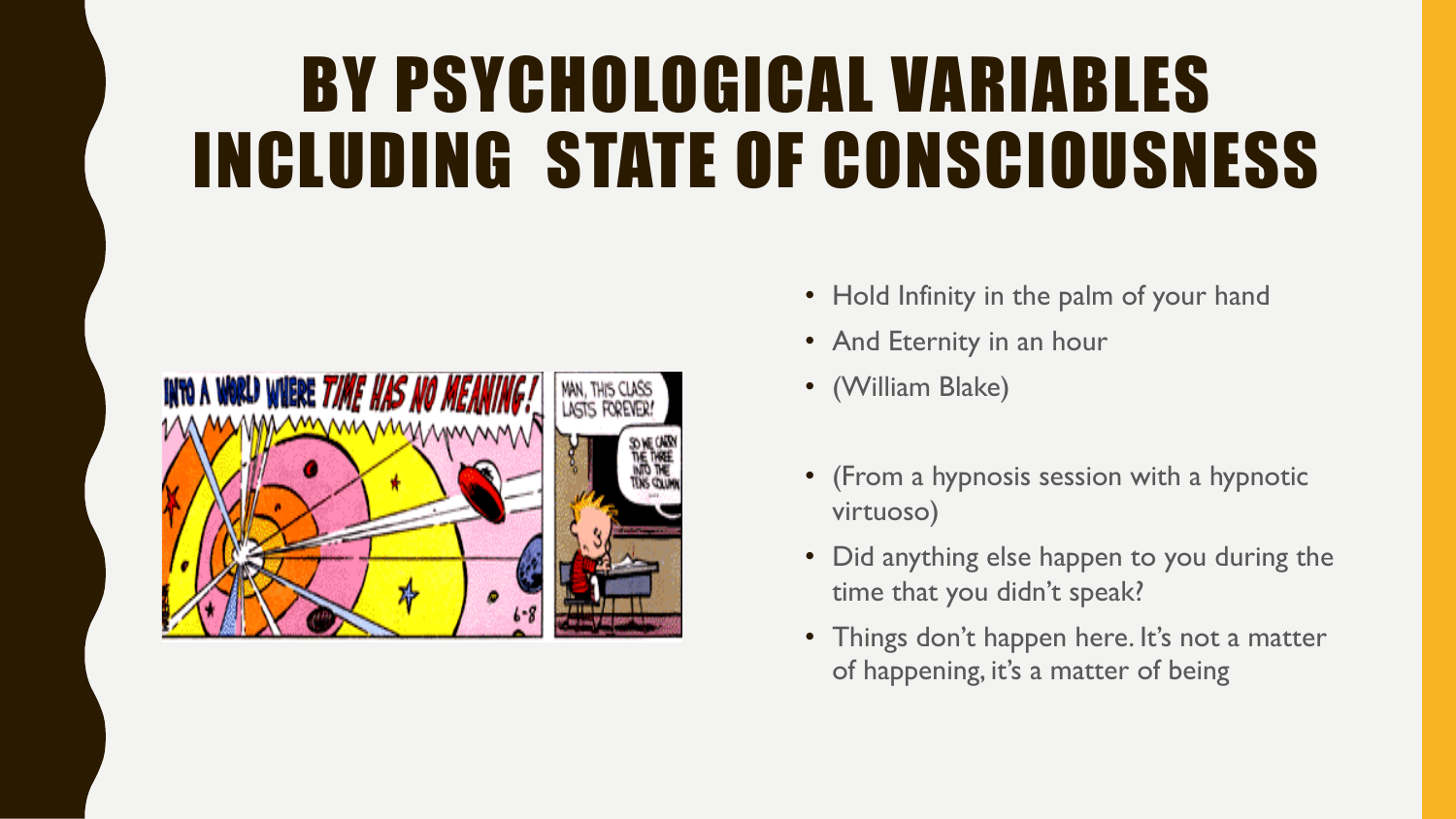#### **Retrocausality: Can the present affect the past?**

Researchers have devised an experiment using laser light to demonstrate a property of quantum mechanics: That pairs of entangled photons show identical properties as either a wave or a particle. By using this knowledge, they hope to demonstrate how to influence an event that has already occurred.



Chronicle / John Blanchard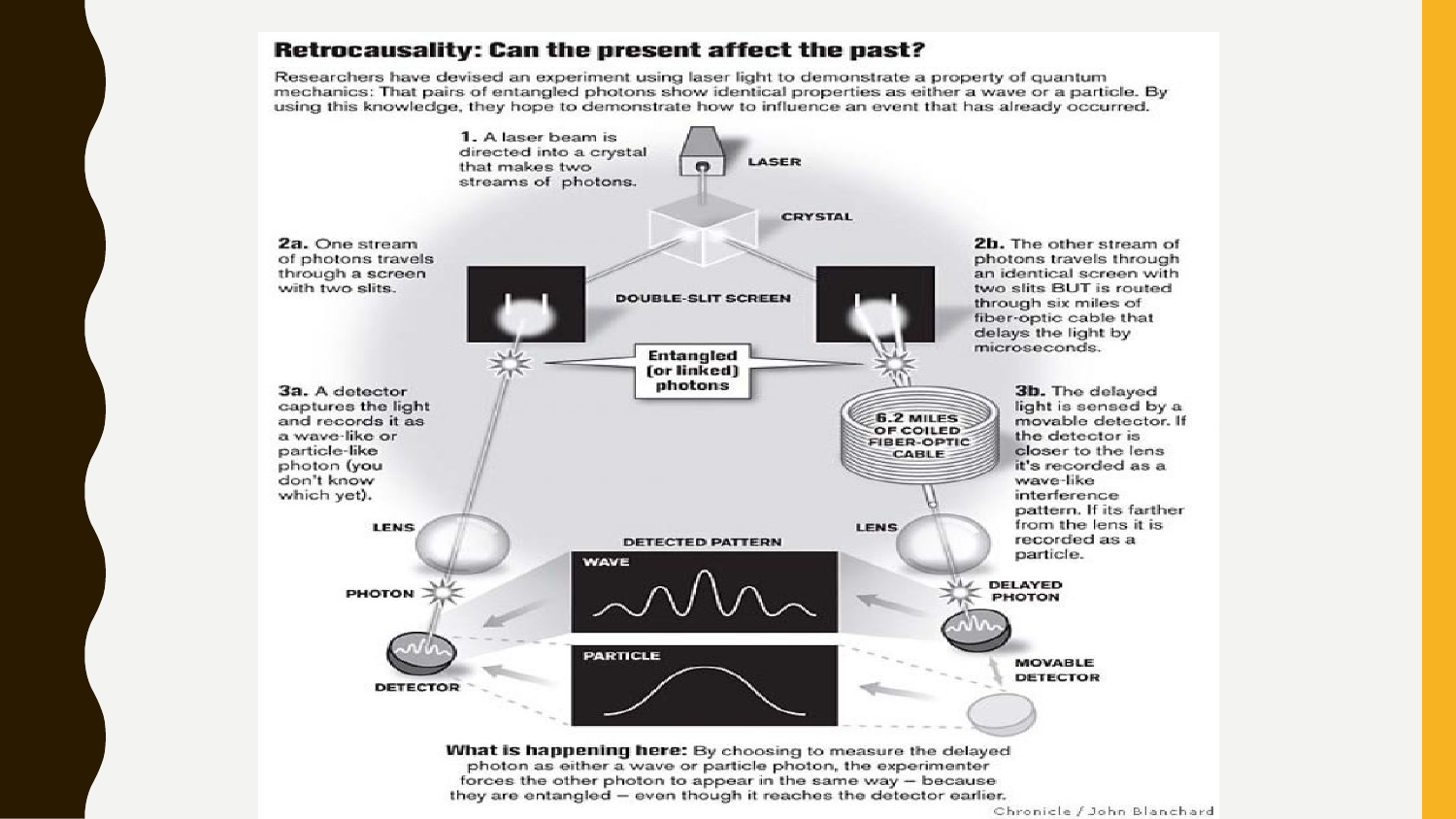#### PRECOGNITION (PRESENTIMENT) AND EMOTIONS (BIERMAN & RADIN, 1997)